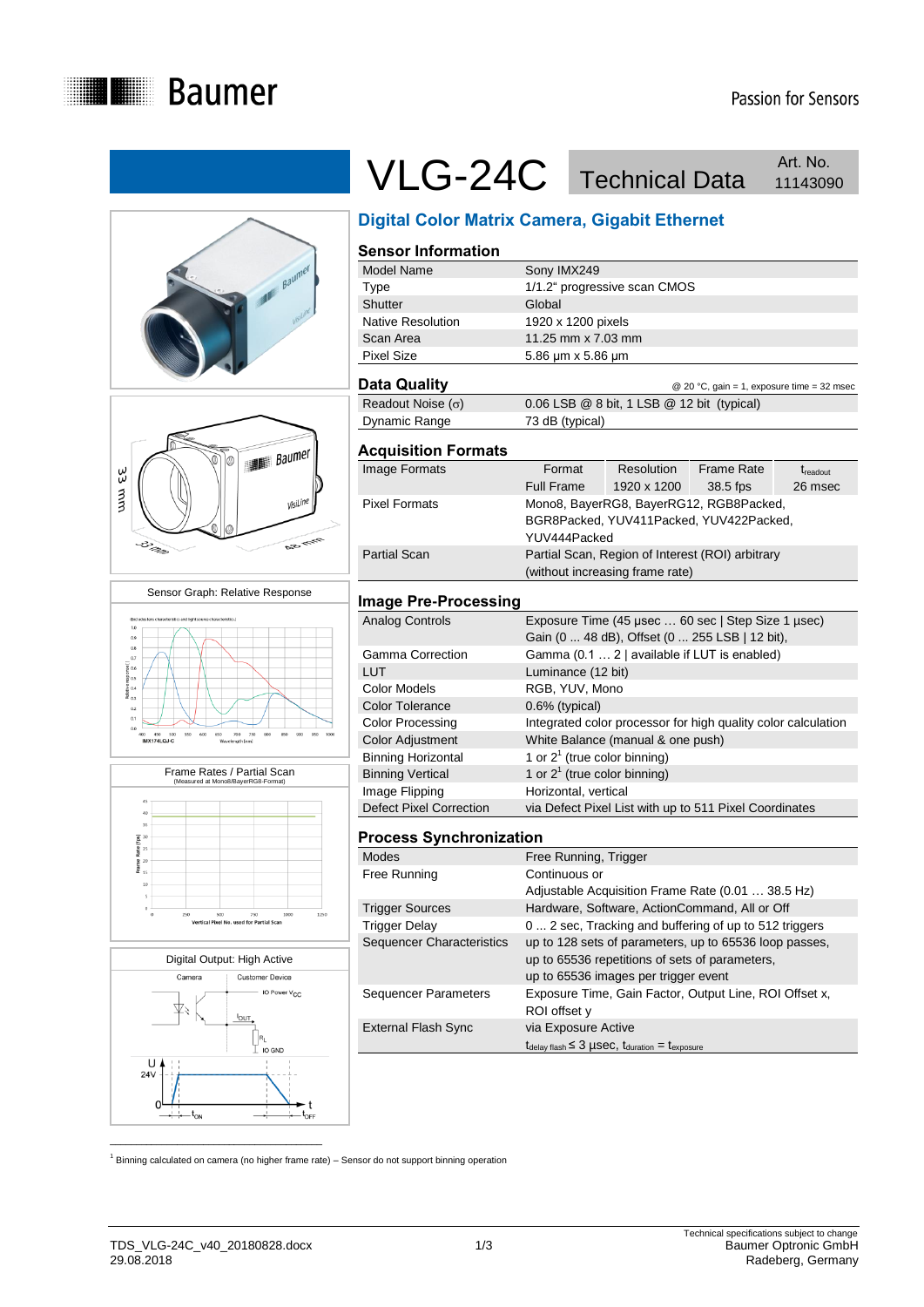



#### $\begin{matrix} 4 \\ 6 \\ 3 \end{matrix}$  $\circ_4 \circ_1$  $\mathbb{S}$ ا ∈∙  $1^{\bullet}$  $\cdot$ **wire colors wire colors** 1 brown 1 brown 2 white 3 blue<br>3 blue 4 black 3 blue<br>4 black<br>5 grey<br>6 pink 3 blue 4 black 4 black pink

#### **Digital I/Os**

| Lines                 | Input: Line 0, Output: Line1, Line 2, Line 3                                                                                                  |
|-----------------------|-----------------------------------------------------------------------------------------------------------------------------------------------|
| Circuit Times         | Output: $t_{ON}$ = typ. 3 usec $t_{OFF}$ = typ. 40 usec                                                                                       |
| <b>Output Sources</b> | Off, ExposureActive, Line 0, Timer1  3, ReadoutActive,<br>User0  2, TriggerReady, TriggerOverlapped,<br>TriggerSkipped, Sequencer Output 0  2 |
| Line Debouncer        | Low and high signal separately selectable<br>Debouncing Time 0  5 msec, Step Size: 1 usec                                                     |
|                       |                                                                                                                                               |

#### **Interfaces and Connectors**

| Data Interface    | Gigabit Ethernet<br><b>Fast Ethernet</b><br>Connector: | Transfer Rate 1000 Mbits/sec<br>100 Mbits/sec<br>Transfer Rate<br>8P8C Modular Jack (RJ45)<br>screw lock type         |
|-------------------|--------------------------------------------------------|-----------------------------------------------------------------------------------------------------------------------|
|                   | Pin Assignment:                                        | $1 - MX1 +$<br>$5 - MX3$<br>$2 - MX1$ -<br>$6 - MX2$ -<br>$3 - MX2 +$<br>$7 - MX4 +$<br>$4 - MX3 +$<br>$8 - MX4 -$    |
| Power Interface   | Connector:<br>Assignment:                              | SACC-DSI-M 8MS-6CON-L180 SH<br>1 – Power VCC $4 - 0UT1$<br>5 - IO Power VCC<br>$2 - IN1$<br>$3 - GND$<br>$6 - 10$ GND |
| Process Interface | Connector:<br>Assignment:                              | SACC-DSI-M8FS-3CON-M10-L180 SH<br>$1 - not used$<br>$3 - \text{OUT2}$<br>$4 - \text{OUT3}$                            |

#### **Mechanical Data**



### **Optical Data**

| V                     |                      |  |
|-----------------------|----------------------|--|
| Lens Mount            | C-Mount ิ            |  |
| <b>Optical Filter</b> | <b>IR-Cut Filter</b> |  |
|                       |                      |  |

### **Electrical Data**

| Li <del>c</del> uliuai Dala |                        |                                               |                    |
|-----------------------------|------------------------|-----------------------------------------------|--------------------|
| Power Supply (ext.)         |                        | VCC: $1224 \text{ V DC} \pm 20\%$             |                    |
|                             | Ŀ                      | 145273mA                                      |                    |
| Power over Ethernet         | Class 0 device         | VCC: 36  57 V DC<br>79 mA @ 48 VDC            |                    |
|                             |                        |                                               |                    |
| <b>Power Consumption</b>    |                        | approx. 3.5 W @ 12 VDC and 38.5 fps           |                    |
|                             |                        | approx. $3.8 W @ 48 VDC (PoE)$ and $38.5$ fps |                    |
| Digital Input               | $U_{\text{IN(low)}}$ : |                                               | $0.04.5$ VDC       |
|                             | $U_{IN(hiah)}$ :       |                                               | $11.030.0$ VDC     |
|                             | $I_{IN}$ :             |                                               | $6.010 \text{ mA}$ |
|                             |                        | min. Impulse Length:                          | $2.0$ usec         |
|                             |                        | Trigger Delay out of treadout:                | 44.0 µsec          |
|                             |                        | max. Trigger Delay during treadout: 62.1 µsec |                    |
| Digital Output              |                        | $U_{\text{EXT}}$ 5  30 V DC                   |                    |
|                             | $I_{\text{OUT}}$ :     | max. 50 mA                                    |                    |